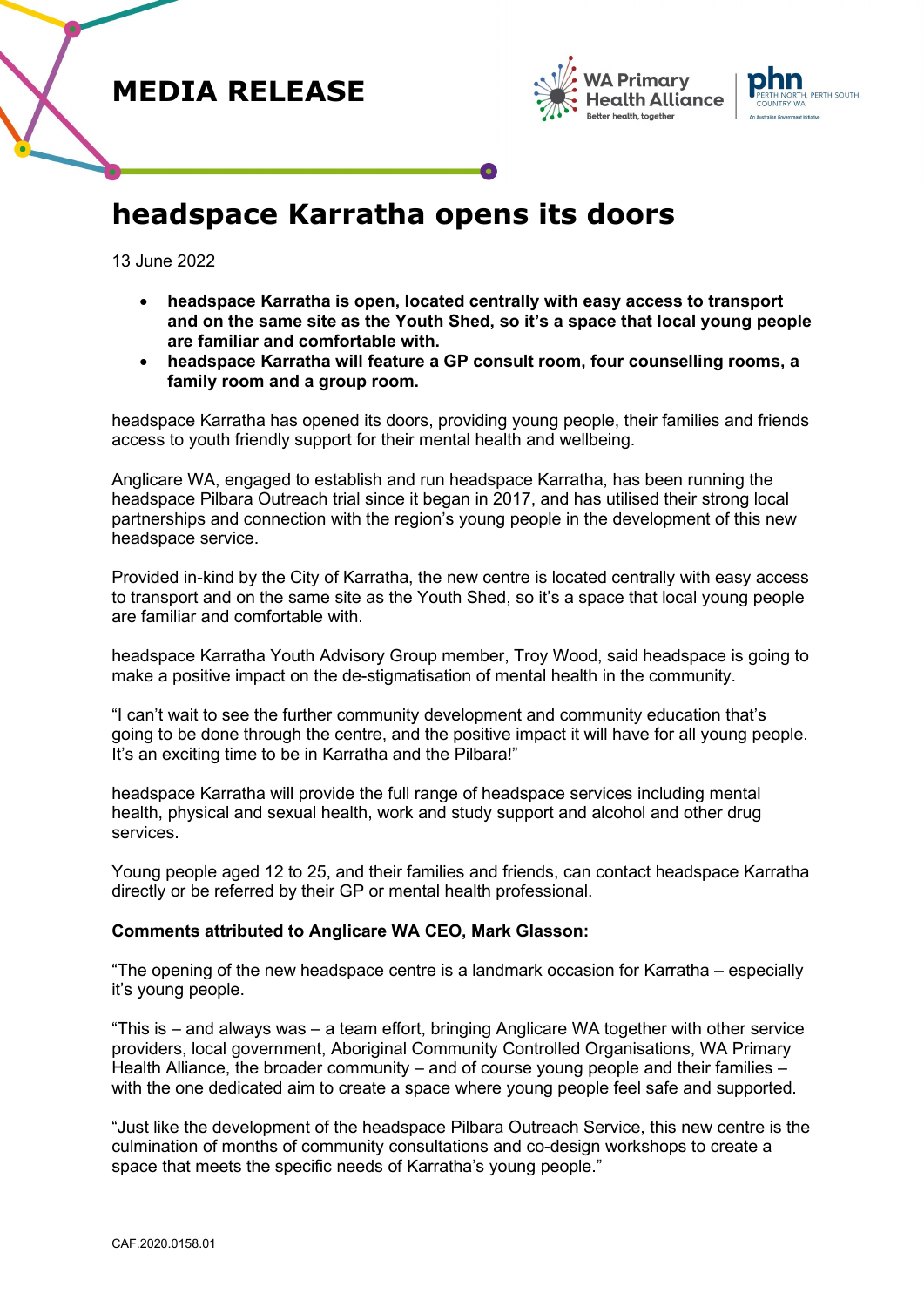



## **Comments attributed to headspace Area Manager, Samara Clark:**

"Having young people and stakeholders involved in both the look and feel of the centre was vitally important to us – as well as understanding the user journey between the Centres and the roaming Outreach Service.

"It has been a huge effort to bring all the elements together that result in a new headspace Centre, and the increased access to support for young people in the Karratha area is a very welcomed addition to the suite of headspace services in the Pilbara.

"headspace Karratha is also responding to the COVID-19 pandemic by offering some services online and over the phone, to ensure services continue to be available to young people, while keeping staff and communities safe."

## **Comments attributed to WA Primary Health Alliance General Manager Commissioned Services, Mark Cockayne:**

"Anglicare WA has done a great job establishing this new service with strong engagement and co-design elements, and I know will continue to build on the wonderful work they have been doing with young people across the Pilbara through the headspace Pilbara Outreach trial."

#### **Comments attributed to headspace CEO, Jason Trethowan:**

"The past two years have been challenging for many young people, including those who live in rural and remote areas of Australia.

"Never has it been more important that young people have access to timely and youthfriendly mental health support, when and where they need it.

Just like in other rural and remote communities, I know headspace will have a profound positive impact on the health and wellbeing of young people in Karratha.

*This activity has been made possible through funding provided by the Australian Government under the PHN Program.*

## **ENDS**

Media Contact – Caela Del-Prete, 08 6272 4936, caela.del-prete@wapha.org.au

#### **About Us**

WA Primary Health Alliance shapes, strengthens and sustains primary health care through partnerships and strategies that improve people's access and health outcomes. As the operator of WA's three Primary Health Networks – part of the Australian Government national PHN program – we help communities and people most at risk of poor health to get better access to care closer to home. We achieve this by supporting general practice to deliver the highest quality patient care, funding local primary health care services based on community needs and connecting local services to simplify the health care system. Along with our strong partnerships, our statewide structure allows us to deliver better health,